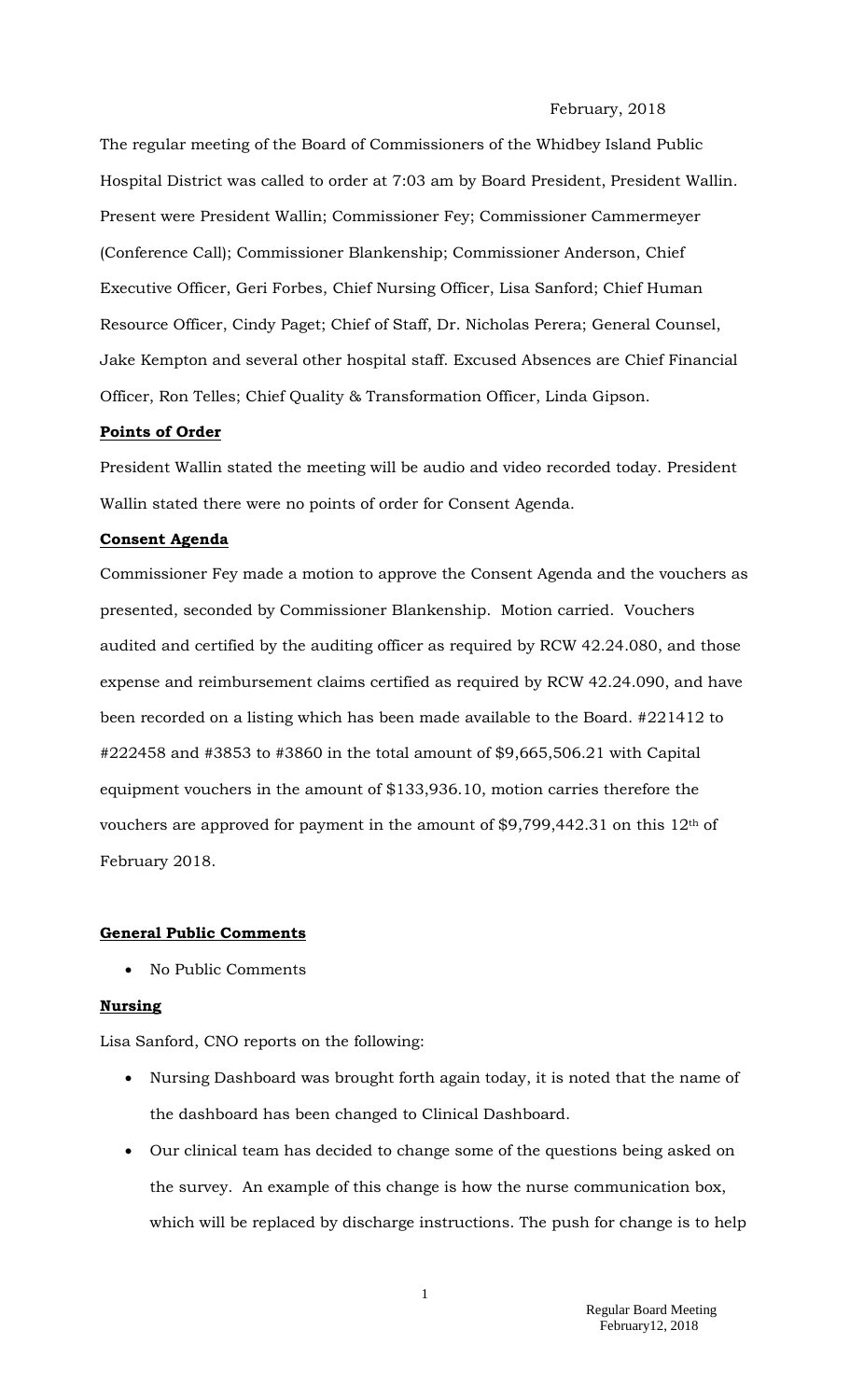shine light on areas that we are working on, and having patients give direct feedback on how we are progressing.

- The month of December we made strides in all areas, which is reflected on the clinical dashboard. We are pushing towards all categories to be highlighted green.
- Congratulations goes to our in-patient nursing team for achieving three years of outstanding work with zero healthcare acquired infections. This is a remarkable feat, and we are very proud of the work that they are doing. Special thank you to Colleen Klamm who is our infection preventionist as she has worked hard driving this effort.

### **Medical Staff Report**

Dr. Nick Perera, Chief of Staff reported the following:

A survey for contracted services was sent out to all staff members who are contracted with WhidbeyHealth. The responses were very positive from all contracted employees.

Dr. Nicholas Perera presented the Relfex Test List.

Commissioner Fey made a motion, seconded by Commissioner Blankenship to approve Reflex Test List. Motion carried.

New Radiology Form.

Commissioner Fey made a motion, seconded by Commissioner Anderson to approve

Dr. Nicholas Perera presented the following Initial Appointments:

| David Lemley, Radiology                             | Provisional Telemedicine-Radia                      |
|-----------------------------------------------------|-----------------------------------------------------|
| Prabhakar Kesava, MD, Neurology                     | Provisional Telemedicine-Radia                      |
| Aws Alawi, MD, Neurology                            | Provisional Telemedicine-<br>Swedish Medical Center |
| Lance Keyes, DDS, Oral<br>and Maxillofacial Surgery | Provisional Active                                  |

Commissioner Blankenship made a motion, seconded by Commissioner Fey to approve the Initial Appointment as presented. Motion carried.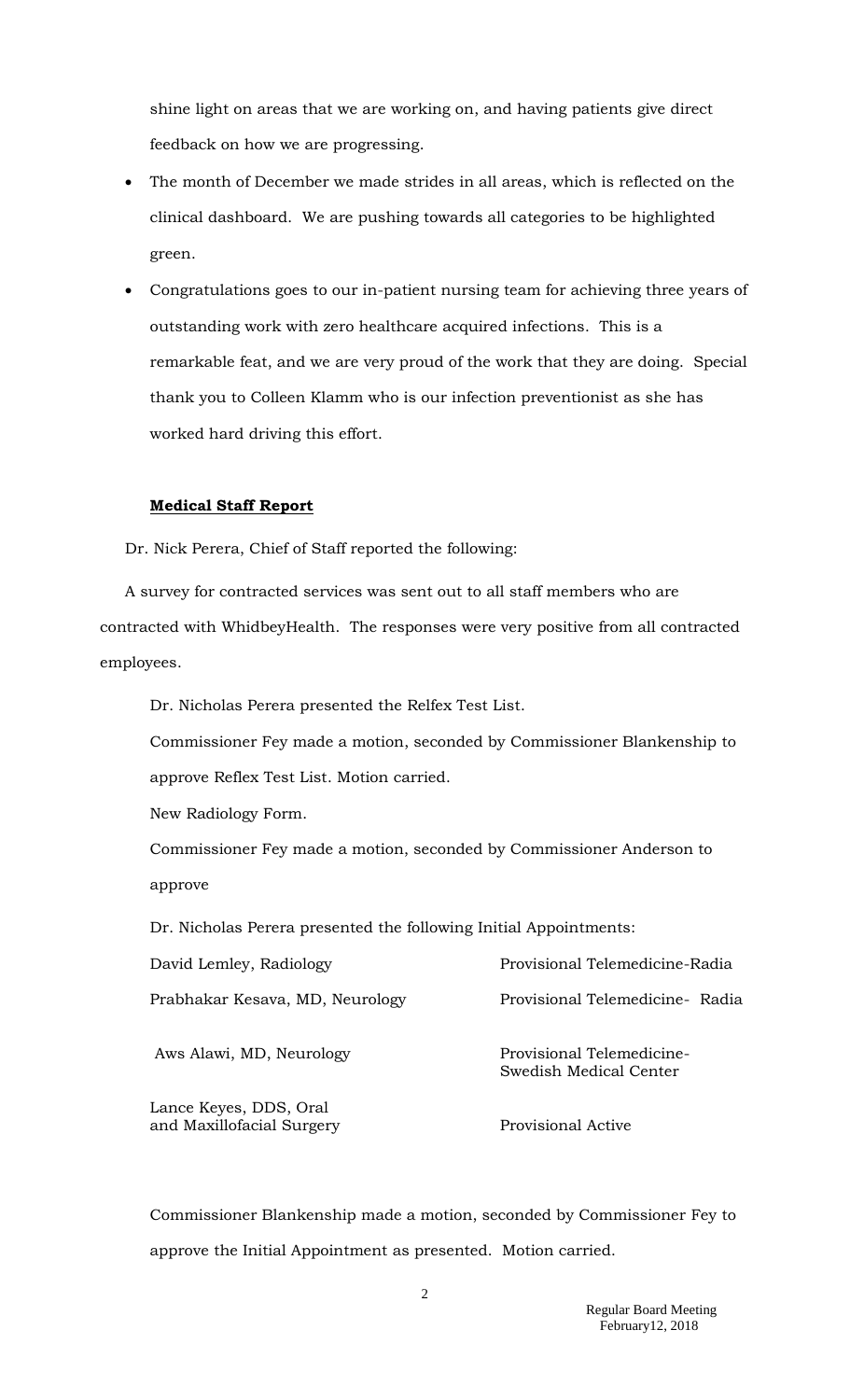| Dr. Nicholas Perera presented the following Advancements: |                                |  |
|-----------------------------------------------------------|--------------------------------|--|
| Michelle Aube, CRNA, Anesthesiology                       | Advanced Clinical Practitioner |  |
| Chase Simpson, CRNA, Anesthesiology                       | Advanced Clinical Practitioner |  |

Commissioner Anderson made a motion, seconded by Commissioner Fey to approve the Advancements as presented. Motion carried.

| Dr. Nicholas Perera presented the following Reappointments: |                        |
|-------------------------------------------------------------|------------------------|
| Zachary Phelps, MD, Emergency Medicine                      | Active                 |
| Helen Lhamon, MD, Emergency Medicine                        | Active                 |
| Zayan Kanjo, MD Internal Medicine                           | Active-Membership Only |
| Dan E. Fisher, MD Internal Medicine                         | Active                 |

Commissioner Fey made a motion, seconded by Commissioner Blankenship to approve the Reappointments as presented. Motion carried.

# **Human Resources Update:**

Cindy Paget gave a Human Resources update.

Presented before the board is the departure information:

- 11% Moving in general
- 5% voluntary leave
- 5% Termination or Resignation in Lieu of Termination
- 7% Attendance Issues
- 30% Relocation
- 11% Retirement
- Voluntary turnover rate 5% down from 6%

Employment and Recruitment information:

- 733 Active Employees
- 420 Full Time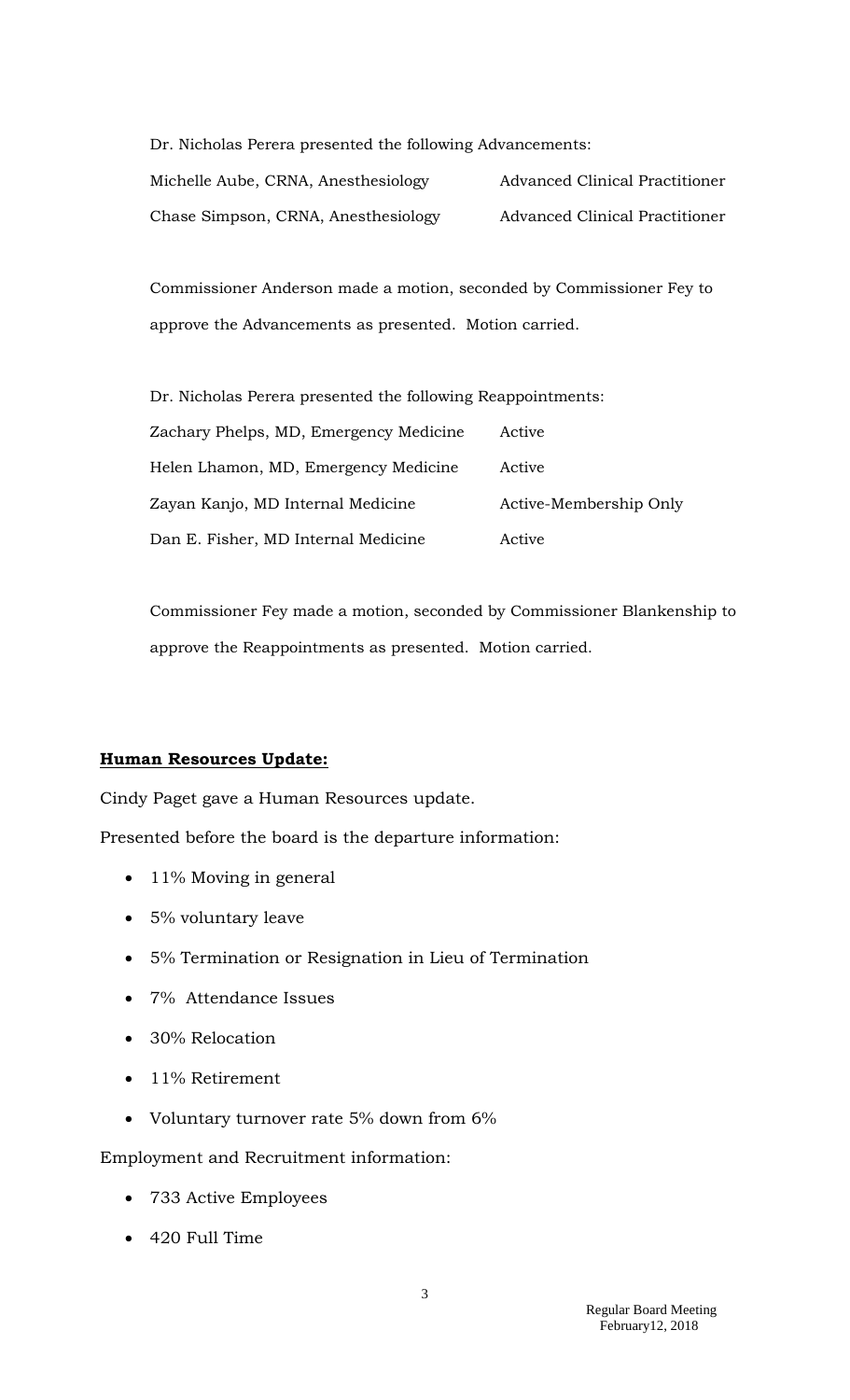- Average tenure is 7 years
- 92% Recruitment fill rate
- 76 days to job acceptance
- Leave of Absence is increasing, as more and more employees are taking time off to care for others. As a whole we are in red for this category.
- Days without injury is 1

In the future we are going to try reporting on how many injuries we have had per quarter in lieu of reporting days without injury.

## **Staff and Status Reports from Administration**

## Administrative Update

Geri Forbes, CEO reports with the following:

- Two being better than one holds true for our first birth of the year. Liam and Lillian Griffith joined the world January 3rd, marking the first birth at WhidbeyHealth for 2018.
- North End Women's Care in Oak Harbor, has had a very successful start. In December we had 100 visits, and January increased to 115 visits at the new clinic.
- Nursing team kudos, and the whole care team, for the outstanding accomplishment of three years with zero healthcare acquired infections. This is no small task and we extremely proud of our staff.
- Not too late to get a flu shot as we are amidst the worst flu season we have ever seen. If anyone has changed their mind we are still offering the vaccine.
- HIPAA training is being provided to better educate our staff. We have a new vendor to provide annual HIPAA training that will be pushed out this year.
- Employee Recognition date has been set for March 14th from 2:00-3:30pm. We will be recognizing all employees who have dedicated 5, 10,15, 20, 25, 30, 35, and 40 years to Whidbey Island Public Hospital District.
- Foundation Fundraising Event, Carnivale, is set for tomorrow night, and we are proud to announce that it is a sold out event . We will follow up regarding this event next month.
- Remembrances of the Heart takes place Saturday February 17 at 2pm at the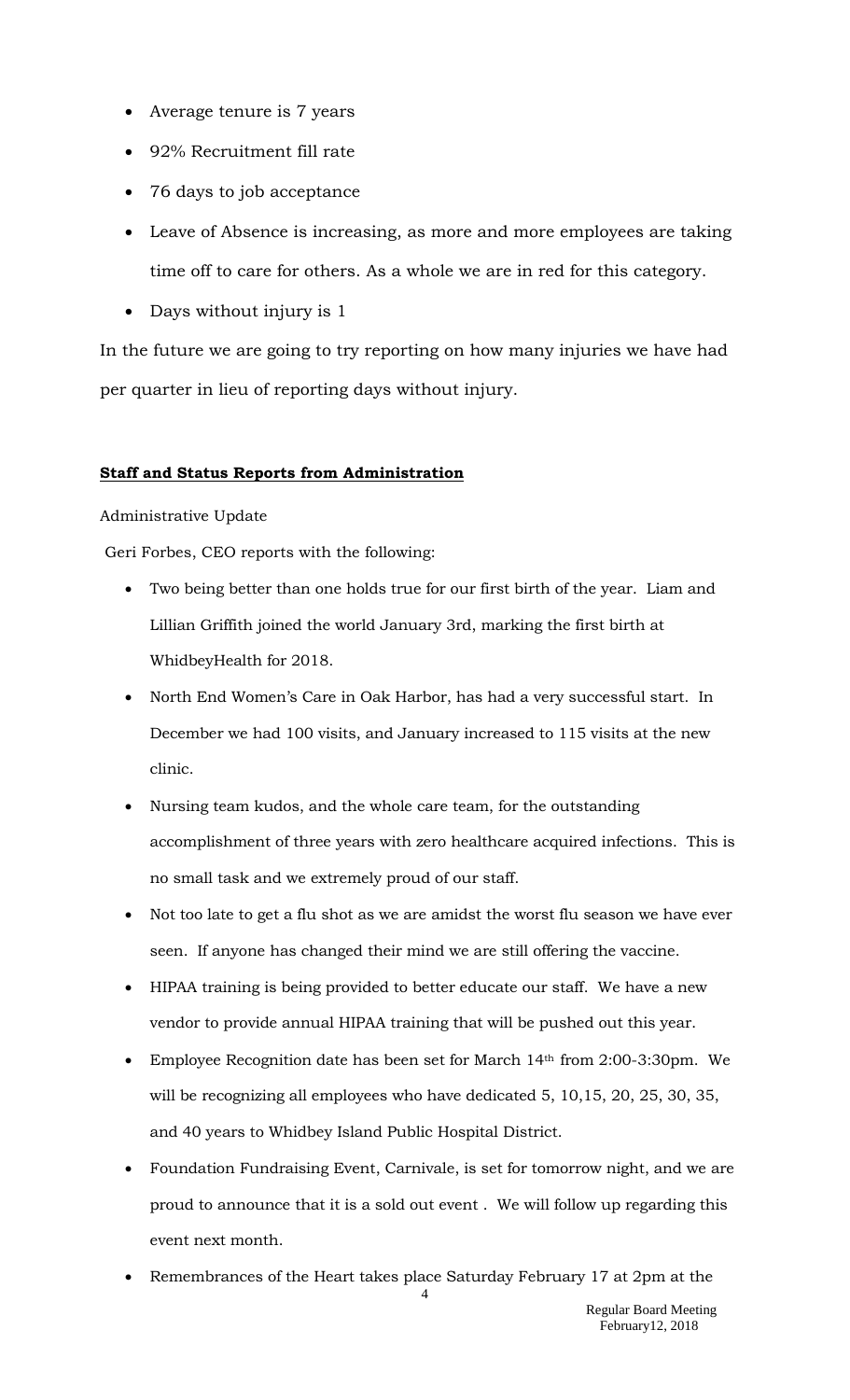Coupeville Methodist Church. This event is a memorial celebration for those who have lost someone they hold close to their hearts.

## **Finance:**

Geri Forbes, CEO, on behalf of, Ron Telles, CFO, discussed and presented the following financials for December 2017:

It is being noted that these number are not final.

December was a low month

- Clinic visits dropped this month; it was off trend with the past years.
- ED visits picked up this month.
- Patient days and admits were down in December
- Volume and expenses were both low this month. Low expenses can be partially attributed to our flex staffing.

## **Executive Session**

President Wallin notes that the Board will pass on Executive Session for today's meeting.

# **Agenda Items For Next Board Meeting**

President Wallin noted for the next Board meeting:

1) Next Board meeting will be held Monday, March 12th at 7:00 am.

## **Adjournment**

There being no further business, Commissioner Wallin called for a motion to adjourn, seconded by Commissioner Blankenship to adjourn the meeting at 7:43 am. Motion carried.